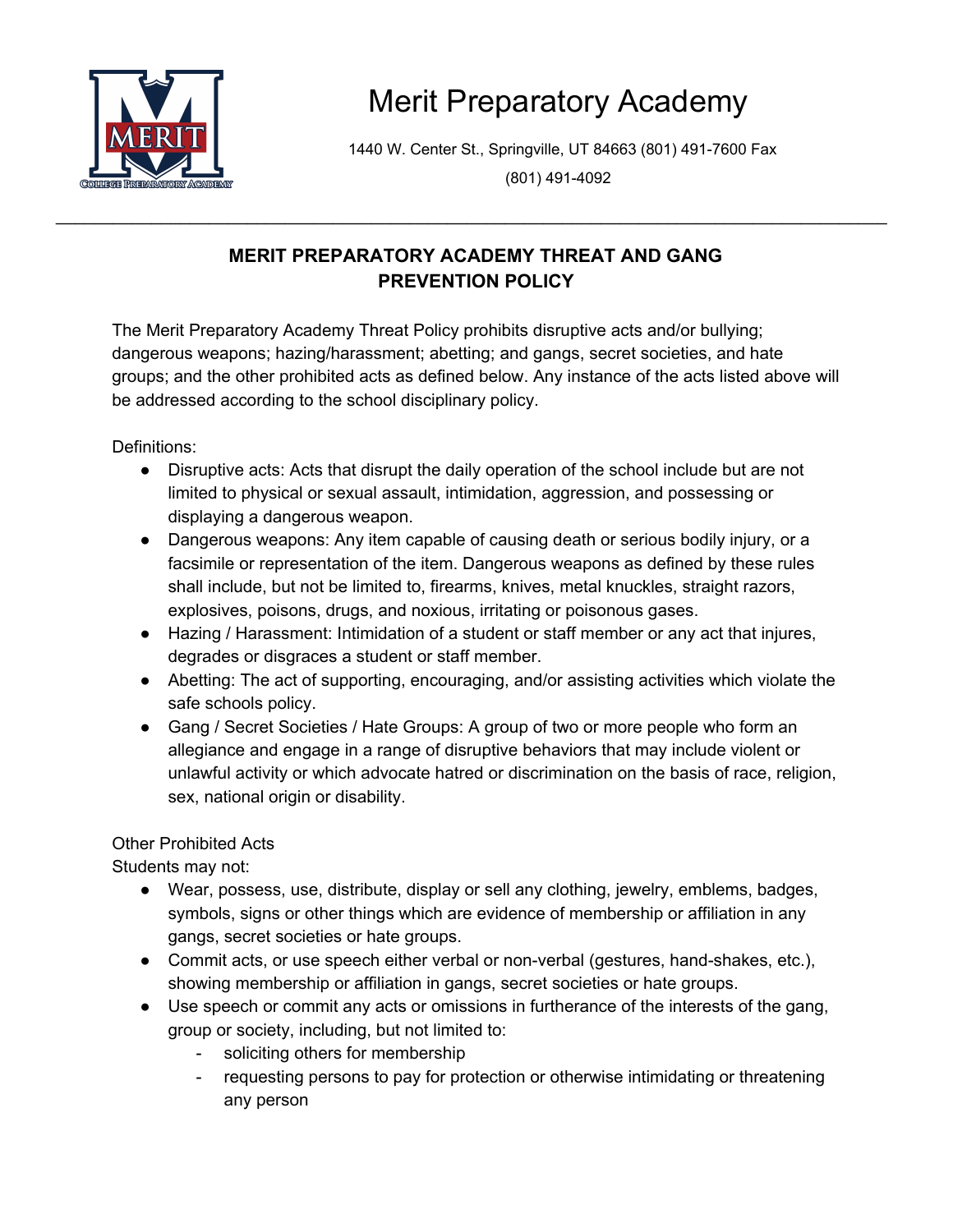- committing other illegal acts or other violations of school district policies
- inciting other students to act with physical violence upon any other person, and
- defacing school property (ie: books, lockers, walls, etc.).

School counselors will notify parents of any suicide threat that we receive as soon as possible.

Parents will also be notified as soon as possible of any threats of bullying, cyber bullying, harassment, hazing or retaliation against their child.

## **Gang Prevention and Intervention**

School faculty and personnel are trained to recognize early warning signs for youth in trouble. Faculty and personnel shall report suspected gang activity to a school administrator and law enforcement. Gang members are barred from extracurricular activities. Gang-related graffiti or damage to school shall result in parent/guardian notification.

Actions are required if prohibited acts are reported. Complaints will be reported to counselors and/or administration. Each reported complaint shall include:

- 1. name of complaining party;
- 2. name of offender (if known);
- 3. date and location of incident(s);
- 4. a statement describing the incident(s), including names of witnesses (if known).

Each reported violation of the prohibitions noted previously shall be promptly investigated by a school administrator or an individual designated by a school administrator. Formal disciplinary action is prohibited based solely on an anonymous report of gang-related activity.

Verified violations of the prohibitions noted previously shall result in consequences or penalties. Consequences or penalties may include but are not limited to:

- 1. student suspension or removal from a school-sponsored team or activity including school sponsored transportation
- 2. student suspension or expulsion from school or lesser disciplinary action;
- 3. clearly written and enforced discipline plan
- 4. employee suspension or termination for cause or lesser disciplinary action;
- 5. employee reassignment; or
- 6. other action against students or employees as appropriate.

Compliance with the Office for Civil Rights when Civil Rights Violations are Reported:

- 1. Once MERIT ACADEMY knows or reasonably should know of possible gang-related activities, the school must take immediate and appropriate action to investigate or otherwise determine what occurred.
- 2. If it is determined that the activity did occur as a result of the student-victim's membership in a protected class, MERIT ACADEMY shall take prompt and effective steps reasonably calculated to:
	- a. end the gang-related activity
	- b. eliminate any hostile environment, and
	- c. prevent its recurrence.
- 3. These duties are MERIT ACADEMY's responsibilities even if the misconduct also is covered by a separate policy and regardless of whether the student makes a complaint, asks the school to take action, or identifies the gang-related activity as a